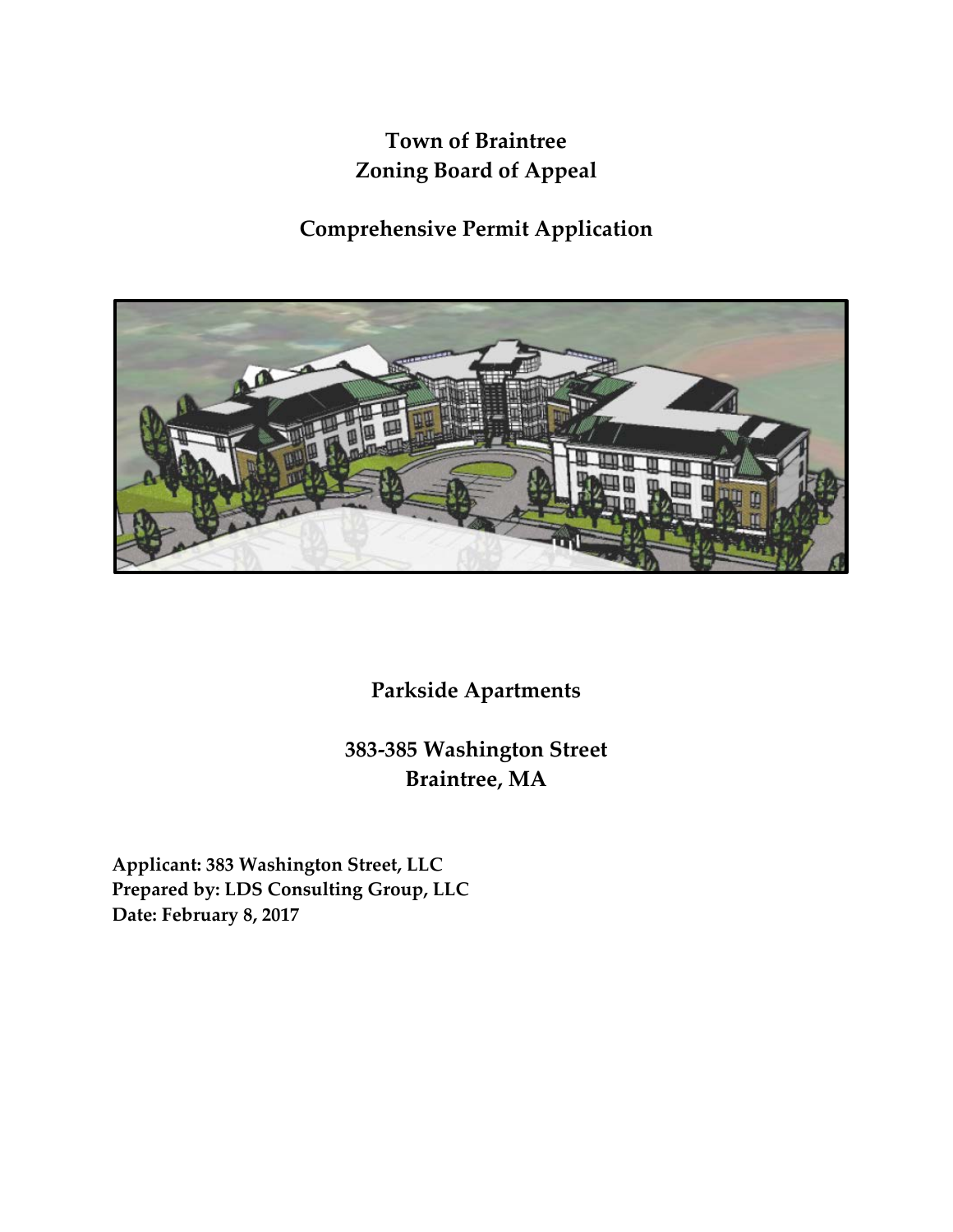**LYNNE D. SWEET, MANAGING MEMBER ldsweet@ldsconsultinggroup.com**

**617-454-1144 www.ldsconsultinggroup.com**

February 8, 2017

Mr. Jeremey Rosenberger Zoning Administrator, Town of Braintree 1 JKF Memorial Drive Braintree, MA 02184

## Re: **383-385 Washington Street, Braintree – MA (Parkside Apartments)**

Dear Mr. Rosenberger:

It is my pleasure to provide an application to the Town of Braintree Zoning Board of Appeals ("ZBA") on behalf of 338 Washington Street, LLC for a comprehensive permit under M.G.L. Chapter 40B for 70 units of mixed income rental apartments to be known for purposes of this application as "Parkside Apartments". The property was purchased by 383 Washington Street, LLC by a deed dated December 27, 2012 and recorded with the Norfolk County Registry of Deeds in Book 30862, Page 314. As part of this application, we are requesting that the ZBA stamp an "Approval Not Required Plan" to divide the property described in said deed into two lots, one for apartments and one for condominiums. The Parkside Apartments will be located on Lot 1, a 93,866-square foot lot which will be sold to Braintree Parkside Apartments, LLC. The Parkside Condominiums will be located on Lot 2, a 20,327-square foot lot which will be sold to Braintree Parkside Condominiums, LLC. Lot 1 will grant Lot 2 an easement to pass and repass for purpose of access and egress for cars and pedestrians and parking on a small portion of land coming off Storrs Avenue.

As required by the Town of Braintree Zoning Board of Appeals Comprehensive Permit Regulations dated October 25, 2016, we have included with our delivery the following:

- Twenty-Four (24) paper copies of the application and one digital copy.
- One abutters list certified by the Braintree Board of Assessors.
- Two sets of envelopers addressed to the certified abutters including postage and no return address.
- Completed Gatehouse Media New England Advertisement Agreement
- Original Mylar Subdivision Plan
- Four sets of full size plans (Please let us know if you need more)
- Check in the amount of \$10,000.

We look forward to answering any questions you may have on this matter. Thank you for your time and consideration.

> Sincerely, LDS Consulting Group, LLC

 $By:$ 

Lynne D. Sweet, Managing Member

cc: Chrystal Kornegay, Undersecretary of Housing and Community Development